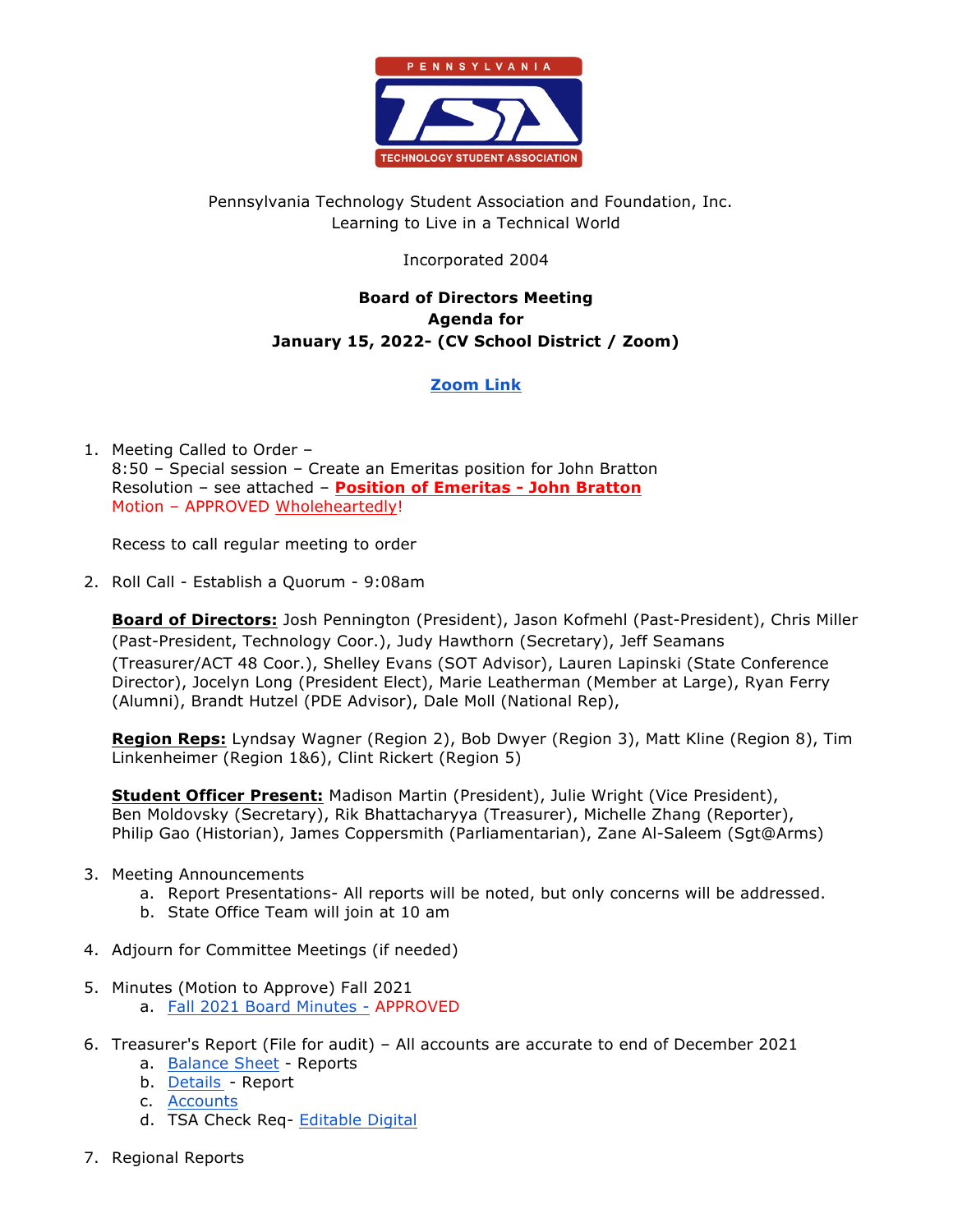- a. Region 1 Report Jan 22, 2022 Conference
- b. Region 2 Report Feb 5-10 Conference completely virtual
- c. Region  $3$  Report Feb  $5$  in person with some events submitted virtually
- d. Region 4 Report- No report submitted.
- e. Region 5 Report Jan 29 Hybrid Conference…once COVID is over, they expect the region to boom
- f. Region 6 See Region 1
- g. Region  $7$  Report Feb  $5$  in person with some pre-judged events
- h. Region 8 Report Jan 29 @ Richland in person, trouble finding judges
- i. Region 9 Report Feb 5 hybrid conference (interviews in person), virtual events are early submission, taked to Jefferson and will talk to Lehigh about supporting region /state Reminder: All regions should be collecting the \$1.00 iServices fee to support the cost of Filemaker and any other system that should be put into place in the future
- j. Regional iServices Fees- Should be paid for at or by States

#### 8. Team Reports

- a. State Officer Team- Report and Bylaw ACS Event Adjustment Live Streaming (Shelley Evans) met in October at the cabin, the officers are meeting with other states (virtually) to see how other states do things, attending to initatives, attending regional conferences, need suggestions and support for elections at states (virutal, in person, etc…)…Chris suggested all candidates submit their video's, regardless of attendance status…national officers have been supportive.
- b. SOT Report –

-ACS proposal – sell t-shirts to establish a fund to buy more shirts to make money for donation to ACS. Looking for roughly \$500-1000 from SC budget to be paid back after sale. -Livestream video feed at state conference. Pre-posted schedule and on site viewing. Lot of down time in between events, first year try a 24 hour delay viewing versus live stream. Staffing a live stream will need staff. Could be a good video archive. Decide what events would lend itself well to this.

-Event adjustment station – students could fix up the event at a station and a fee to cover materials would be charged

-Students asked if we are requiring a vaccine? Lauren referred to forms that have been updated as well as testing protocol for students who are symptmatice or sick – much like a nurse's office but a medcial person will not be manning this area.

-Article 4, Section 5-Elections – proposed change – change the vote to a a "majority" from the total number of votes cast. This could alleviate arguing and also pushing votes from larger states to get their candidate in, excluding smaller states candidates. State Advisor has to submit.

-Discord App proposal – chat filters are working and all parts are working well. Pins are also being made. Virtual tech meetings are now up and running. Good feedback from students to officers. Been meeting with ofther state officer teams (met with NJ 2 weeks ago). Good ideas from other states and sharing ideas is going well. Wanting to do an official launch at regionals. Blog posts are continuing at about 2-3 per month.

-Regional Rep committee - regional newsletters…several regions have develop newsletter information. They will be collated and disseminated in an agreed format. Clothing initiave – encourage other chapters to re-cycle their clothes.

-Event Finder Questionairre – helps advisors and students with questions about events -National Service Project – to give more resources about chapters, fundraising and events. Work on ACS information on the website (review and revise content)

-Scholarships (some from HU), National registration questions? Go to Mr Hutzel. Recruitment Toolkit on Webiste…update.

-Incorporate leadership sessions from FLEX (Mental health session, lifeskills session, college readiness). Outlining other states resources to post for students to review (state resource guide) to hang around the halls at Seven Springs. Lauren will schedule competitive events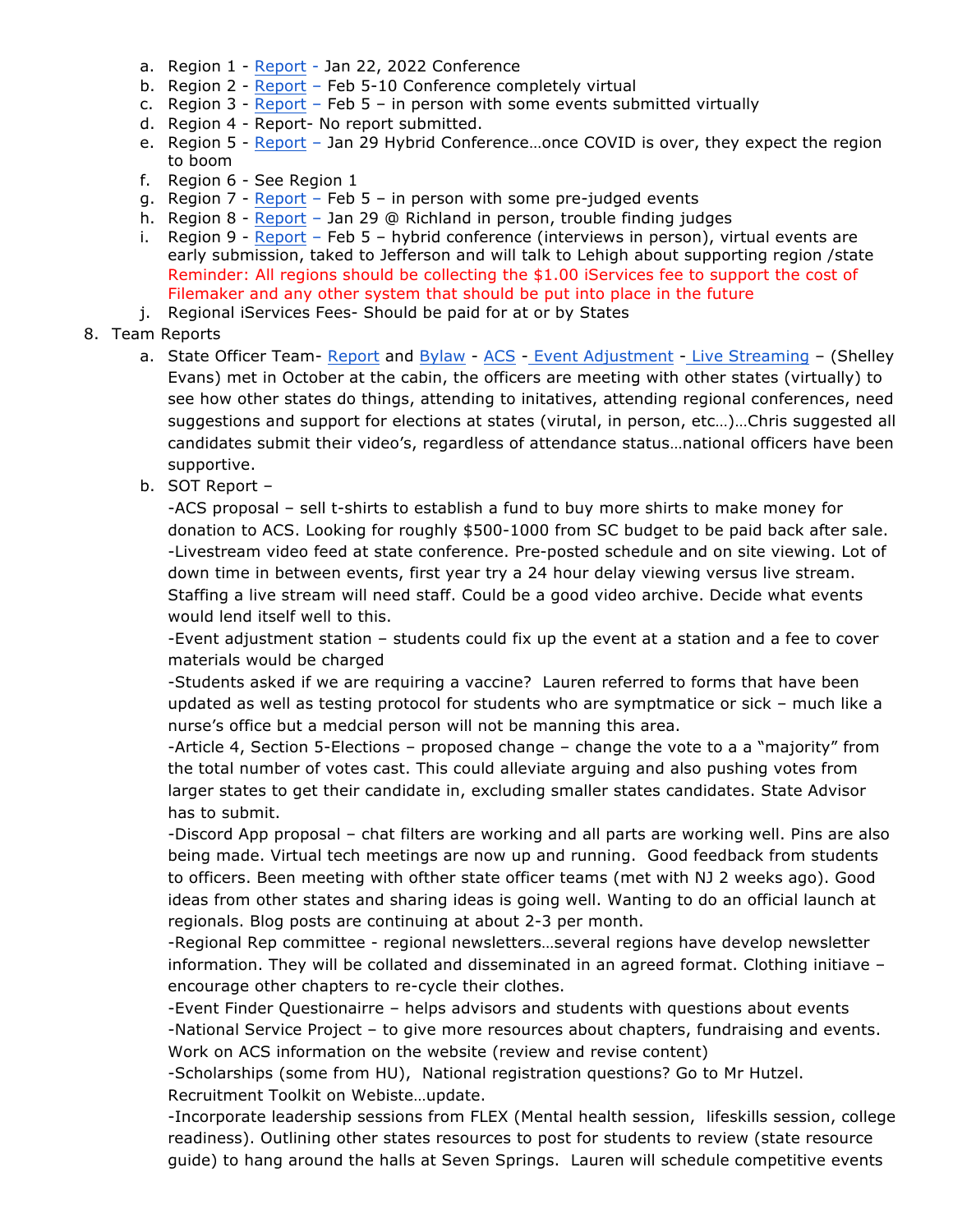and then schedule sessions from the SOT. Some time slots may not be ideal but Dr Lapinski will do her best. COVID restrictions may impact. Continually evolving after competitive events are scheduled.

-Creating video and updating SOT video

-Pay only event – by law proposals, etc…

-Friday night activities – glow themed dance, laser tag, pop up winners during dance c. State Conference Team- Report – (Lauren Lapinski)

– Updated the PA Events only (seeking another person to form committee for this), trophies – Cost is less due to saving last years trophies, need a vote on event list for states, going to allow chapters to decide virtual or on site.

-Seven Springs – Since the hotel was sold, all contacts seem to be new and feedback is slow. Hotel rates are higher (approx \$80 more per package). Food is the reason for the higher cost due to supply chain problems. The hotel is trying to fill the hotel, the chalets and then Hidden Valley. Since we are down 46% at HS and 50% MS, we probably will be able to fill hotel and not have to go to condos as quickly. There will be no choice any longer on the form.

-Checks should go to Jeff. Chris asked if there is an electronic payment?

-Registration forms are updated and will be ready for everyone by Monday, Jan 18, 2022. - Some events are virtual, others only on-site. 10 MS and 11 HS events that will be virtual. The chapter does not have to be in attendance in all the same way. We will not be setting up Zoom if a students is attending in person.

-Event list – no questions or concerns

-Holding bi-weekly meetings about the actual conference and safety protocols. Suggesting a weekly or bi-weekly regular meeting to stay up to date and address any concersn. -Medical forms are updated. They include asking people to sahre their vaccine status. -Upcoming activities –

-conference schedule – determine early submission dates (gives judges flexibility), students could submit a digital portfolio, more judging could be completed prior to the actual on-site competition…all should be in READ, READ, READ! Message to judges – "Bring your device!" Passwords will be provided and Ryan will work to implement on our system for cellular connectivity and security.

-Special Interest sessions are up in the air right now…we need to plan an outdoor activity perhaps

-Vendors – no issue asking vendors to attend (many of them judge and they are few). Maybe vendors would run some special interest session

-*Windswept* may be able to do something outdside versus indoor bounce house

- Decide mitigation methods – masks indoors, etc… What to do when a student becomes symptomatic? On site testing? Suggested we have the bare minimum of what we should do regarding COVID right now. *"If the conference is held tomorrow….what are our expectations?"* Masks required, isolation if positive test, parents were required to come and get students, etc…more discussion needed.

d. Technology Team- Report - (Chris Miller) – the position will be vacant after states and Chris has updated the job description (manage google admin, oversee passwords, etc…). *Do we need to have a highly customizable website as we do now?* A person needs to be a 'jack of all trades' to evaluate the systems and get the website done.

Recess for lunch – 12 -1 PM Resume meeting at 12:55 PM

Resume State Conference Report – Lauren Lapinski

-Coordinator and Judges for events – email will go out soon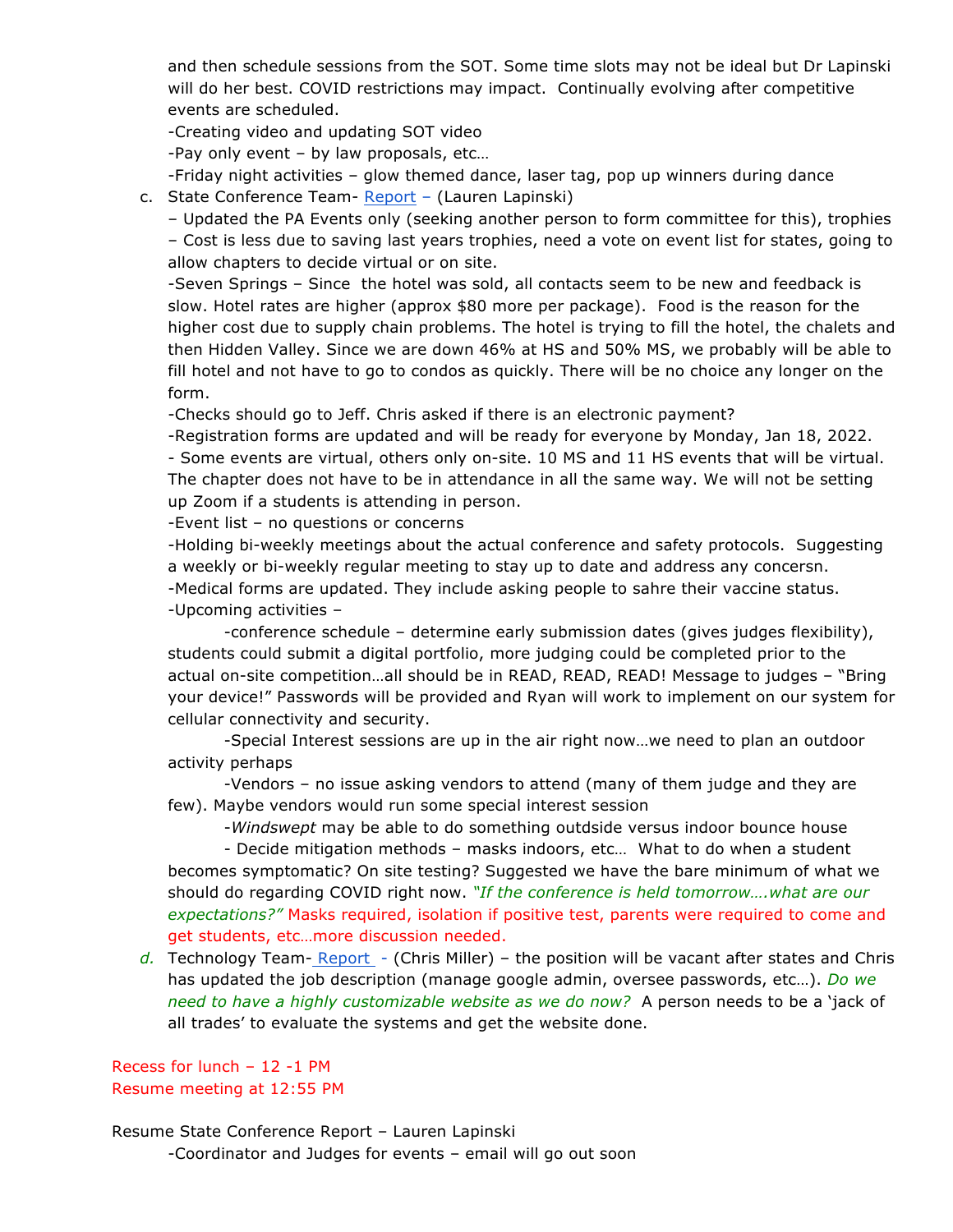-Technology – Ryan and Chris will handle

-Consumables – Wayne will inventory soon

-CRAM disk will come from Nationals soon then, tweaked and sent out

-Bi-weekly meetings will resume soon

-Recommendation for conference

-face coverings are required

-chapter advisor must be on site

-in-person and virtual conference will follow the same schedule

-registration cost is still \$60 for virtual and on-site

### COVID protocol

-Face coverings

-COVID person – anyone feeling symptomatic will be tested (positive – go home, negativestay). Students testing positive will stay. A contact from Lower Merion will administer the tests and be the "COVID Person." The test will be a supervised-assisted test. The advisor will be with the student.

-Will there be a separate room to isolate the student? Suggested we book 2 rooms for isolation of a student who tests positive. Then, parents must come get the student immediately if positive. Maybe set up a hotline for advisors is student needs testing, etc… Seven Springs protocol says staff, et.al, wear masks on site -The plan is not firm as of today but will be honed but further discussion will be done. A recommendations page will be posted.

-Conference program – Advisor can print out schedules from registration. Shifts the responsibility from us to advisor. We could do a digital version and put if on as a PDF for student access. Suggest that we start to transition to paperless.

-A chapter advisor asked if they did not attend regional, could they still go to states? Yes, but no qualifiers could be selected at states, etc…

Motion: to allow the state conference director, in conjunction with the state conference planning team, to develop the COVID protocols for the 2022 conference - Chris Miller, 2<sup>nd</sup> Jason Kofmehl - APPROVED

## 9. Committee Reports

- a. Communication- Report Facebook, Instagram, YOUTUBE...Facebook is higher. Social Media page viewing are high in Philadelphia, Lancaster and Pittsburgh and NY.
- b. Publication- Report no report art work (Lauren) for Pa Logo is available in the portal
- c. STEM- Jeff PDE STEM ambassador program
- d. Scholarship- Report Molly Miller
- e. Bylaws- Report 2 by-laws from 2020 housekeeping item (done) and eliminating numbers that run from same chapter- should be brought back to the 2022 conference for voting, (submitted and online reviewed), etc…
- f. Finance- Report no report
- g. Redistricting- Map, Regional Conference Data: 2015, 2016, 2017, ,2018, 2019 ,2020 Jocelyn-report for July meeting
- h. Leadership Conference (FLEX)- Report Jason K, Shelley E., special interest sessions developing
- i. Act 48- Advise to have employer district provide advisors Act 48 credit for TSA Activities Does not exist…

## 10. Advisory Reports

- a. Foundation- Report, Scholarship & General Funds Report, Region 2 Funds, & High Grant
- b. Alumni- Report Ryan Ferry status quo
- c. PDE (Curriculum Specialist)- Brandt Hutzel 78 affliliated HS, 46 MS. Links to surveys about state conferences. Connecting to new advisors in person and virtually. Info in report on Standards which are close to STEL Standards (effective date – July 2025).